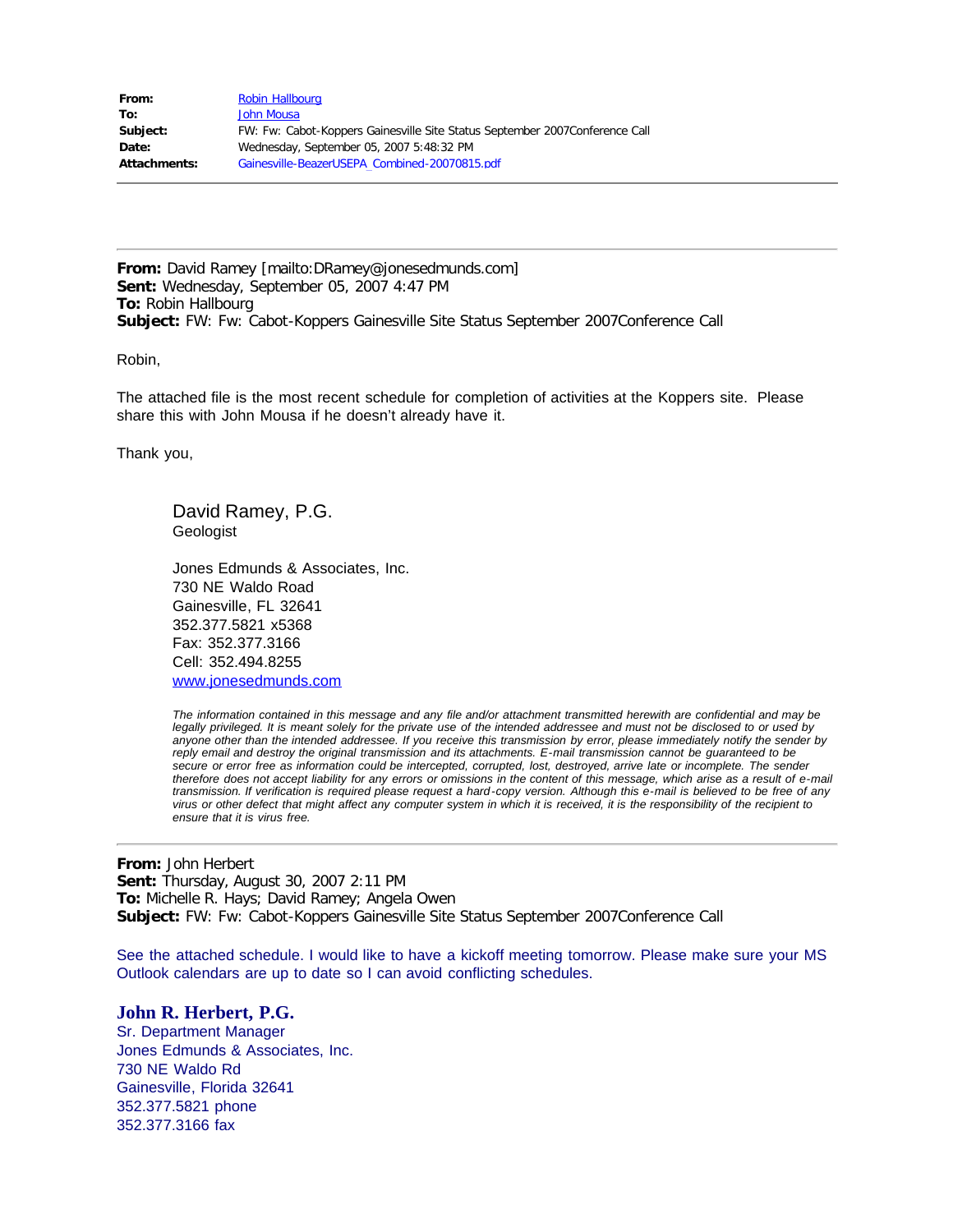352.871.7054 cell [www.JonesEdmunds.com](http://www.jonesedmunds.com/)

*"The information contained in this message and any file and/or attachment transmitted herewith are confidential and may be legally privileged. It is meant solely for the private use of the intended addressee and must not be disclosed to or used by anyone other than the intended addressee. If you receive this transmission by error, please immediately notify the sender by reply email and destroy the original transmission and its attachments. E-mail transmission cannot be guaranteed to be secure or error free as information could be intercepted, corrupted, lost, destroyed, arrive late or incomplete. The sender therefore does not accept liability for any errors or omissions in the content of this message, which arise as a result of e-mail transmission. If verification is required please request a hardcopy version. Although this e-mail is believed to be free of any virus or other defect that might affect any computer system in which it is received, it is the responsibility of the recipient to ensure that it is virus free."*

-----Original Message----- **From:** Hutton, Richard H [mailto:HUTTONRH@gru.com] **Sent:** Thursday, August 30, 2007 1:05 PM **To:** Brett P. Goodman; John Herbert **Subject:** FW: Fw: Cabot-Koppers Gainesville Site Status September 2007Conference Call

See attached schedule

Rick Hutton, P.E. Sr. Water/Wastewater Engineer Strategic Planning Department Gainesville Regional Utilities (352) 393-1218 -----Original Message----- **From:** Greg Council [mailto:gcouncil@geotransinc.com] **Sent:** Wednesday, August 29, 2007 2:50 PM **To:** Miller.Scott@epamail.epa.gov **Cc:** Hutton, Richard H; Mitch.Brouman@hanson.biz **Subject:** Re: Fw: Cabot-Koppers Gainesville Site Status September 2007Conference Call

Sure, Scott. I copied Richard on this reply. Here is what I handed you when we last talked schedule a couple weeks ago. Some things have changed a little but this is the general idea. -Greg

Gregory W. Council, PE | Associate, Senior Engineer Tel: 770.642.1000 Ext. 103 | Cell: 404.310.8403 | Fax: 770.642.8808

GeoTrans, Inc. | A Tetra Tech Company 1080 Holcomb Bridge Rd | Bldg 100, Suite 190 | Roswell, GA 30076 | [www.geotransinc.com](http://www.geotransinc.com/)

PLEASE NOTE: This message, including any attachments, may include privileged, confidential and/or inside information. Any distribution or use of this communication by anyone other than the intended recipient is strictly prohibited and may be unlawful. If you are not the intended recipient, please notify the sender by replying to this message and then delete it from your system.

>>> <Miller.Scott@epamail.epa.gov> 8/28/2007 3:51:39 PM >>>

Greg, Greetings, can you send Richard the latest schedule? Thanks, Scott Miller Remedial Project Manager Waste Management Division U.S. EPA Region 4 61 Forsyth Street, SW Atlanta, GA 30303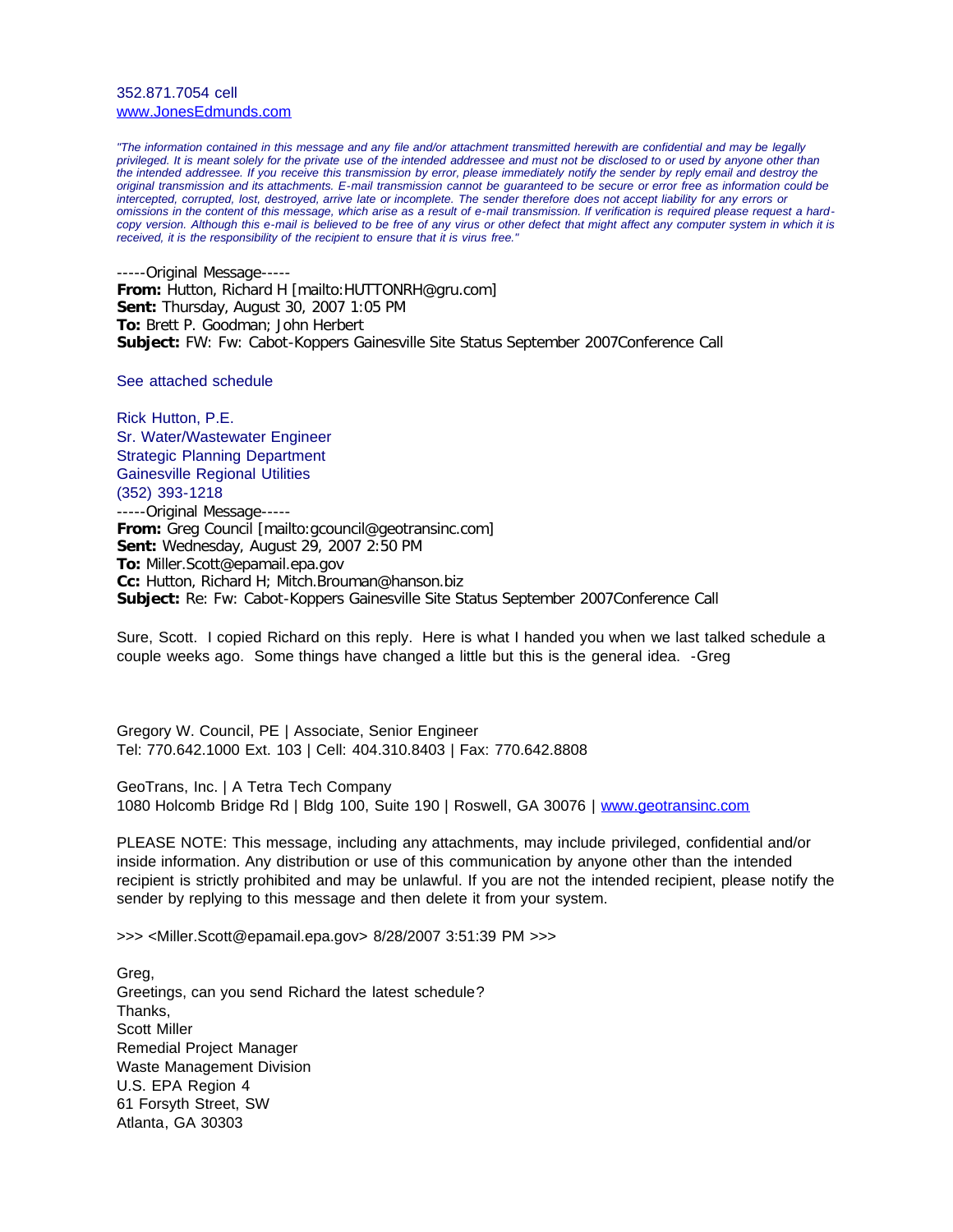Phone (404) 562-9120 Fax (404) 562-8896 ----- Forwarded by Scott Miller/R4/USEPA/US on 08/28/2007 03:51 PM -----

 "Hutton, Richard H" <HUTTONRH@gru.co To m> Scott Miller/R4/USEPA/US@EPA cci de la construcción de la construcción de la construcción de la construcción de la construcción de la construcción de la construcción de la construcción de la construcción de la construcción de la construcción de la con 08/28/2007 12:09 PM Subject RE: Cabot-Koppers Gainesville Site Status September 2007 Conference Call

Scott,

Per my phone message, can you please send me the most recent projected timeline/schedule for completion of activities at the Koppers site in Gainesville, FL?

Thanks

Rick Hutton, P.E. Sr. Water/Wastewater Engineer Strategic Planning Department Gainesville Regional Utilities (352) 393-1218

-----Original Message---- From: Miller.Scott@epamail.epa.gov [[mailto:Miller.Scott@epamail.epa.gov\]](mailto:Miller.Scott@epamail.epa.gov%5d)

Sent: Tuesday, August 28, 2007 9:34 AM To: Kelsey.Helton@dep.state.fl.us; Goodman, Brett P; Hutton, Richard H; Osteen.Bill@epamail.epa.gov; Mitch.Brourman@hanson.biz; John Mousa; greg.council@geotransinc.com; Jim Erickson Subject: Cabot-Koppers Gainesville Site Status September 2007 Conference Call

Greetings, All,

This e-mail is to announce a resumption of the Monthly Cabot-Koppers Site Status Conference Call. On Tuesday, September 11, from 10-11:30 a.m., we will hold a conference call to discuss activities ongoing at the Site as well as future events to take place related to a collaborative feasibility study (FS) approach to take place as we move toward final remedy selection for the Site OUs. Please plan to join us. The call-in number for this call will be (866) 299-3188 and the conference code is 4045628618. Attached to this e-mail is an agenda.